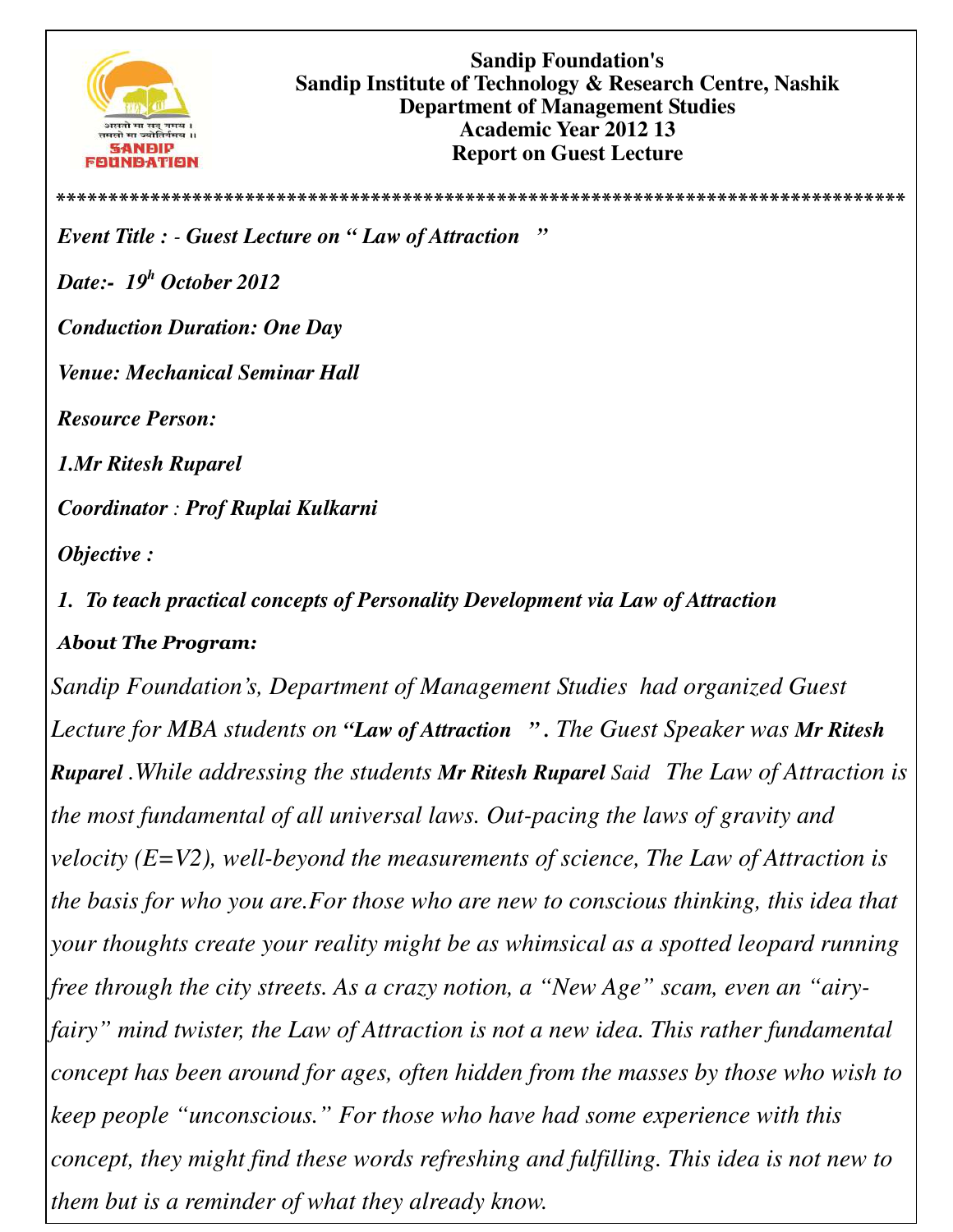*Your thoughts do indeed create your reality. Thoughts are forms of energy that are sent ahead and eventually manifest as physical matter. The thoughts you think determine the outcome of your worldly experiences, from finances to health, relationships to environment. In fact, there is no aspect of your life that is not affected by your thoughts.* 

## *Outcome:*

*1.Students were successfully able to learn how are personality shapes due to our thoughts .*

*Photograph:*